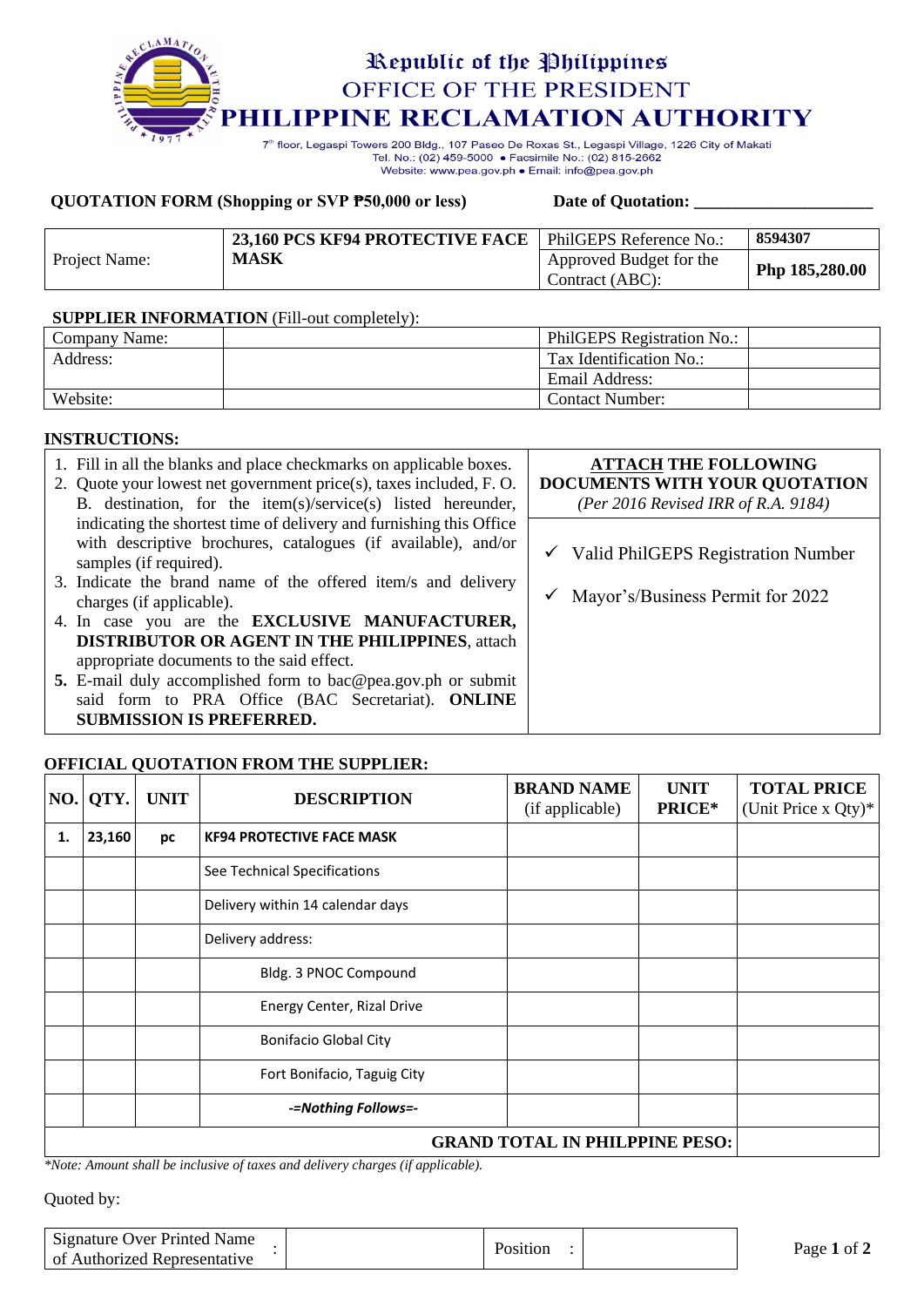**TERMS AND CONDITIONS** (Fill-out completely the required information):

- 1. Payment shall be in the form of **Company Check** and price validity shall be **30 calendar days.**
- 2. Availability of item/s:
	- Delivery

Within  $\frac{14}{14}$  calendar days (c.d.) upon receipt of Purchase Order (P.O.)

- □ Pick-up
- 3. Warranty period:
	- □ Not Applicable
	- □ Applicable warranty period shall be \_\_\_\_\_\_\_\_\_\_\_\_\_\_\_\_\_\_\_\_\_\_\_\_.
- 4. Indicate if quotation is:
	- □ VAT INCLUSIVE
	- □ NON-VAT (**ATTACH CERTIFICATION**)
- 5. Suppliers must download the attached document of a bid before the closing date to be included in the Document Request List (DRL). Suppliers must be registered in PhilGEPS.
- 6. Supplier must be ready to provide proof of compliance (pictures, brochure, certification, etc.) and sample when required by the BAC for evaluation purposes.
- 7. By submitting this quotation, supplier is authorizing PRA to deduct the following from the total amount as payment for taxes:

|                | GOODS           |                      |              | <b>SERVICES</b>      |                 |                    |              |                      |
|----------------|-----------------|----------------------|--------------|----------------------|-----------------|--------------------|--------------|----------------------|
|                | <b>EXPANDED</b> | <b>TAX</b>           | <b>FINAL</b> | <b>TAX</b>           | <b>EXPANDED</b> | <b>TAX</b>         | <b>FINAL</b> | <b>TAX</b>           |
|                | W/TAX           | <b>CERTIFICATE</b>   | <b>VAT</b>   | <b>CERTIFICATE</b>   | W/TAX           | <b>CERTIFICATE</b> | <b>VAT</b>   | <b>CERTIFICATE</b>   |
| <b>VATABLE</b> | 1%              | <b>BIR Form 2307</b> | 5%           | <b>BIR Form 2307</b> | 2%              | BIR Form 2307      | 5%           | <b>BIR Form 2307</b> |
| NON-VAT        | 1%              | <b>BIR Form 2307</b> | 1%           | <b>BIR Form 2306</b> | 2%              | BIR Form 2307      | 1%           | BIR Form 2306        |

# **TECHNICAL SPECIFICATIONS**

| <b>SPECIFICATIONS</b>                                                                                                                                                                                                                                                                                                                                                                                                                                                                                                                                                                                                                                                                                                                            | <b>COMPLY/NOT</b><br><b>COMPLY</b> | <b>REMARKS</b> |
|--------------------------------------------------------------------------------------------------------------------------------------------------------------------------------------------------------------------------------------------------------------------------------------------------------------------------------------------------------------------------------------------------------------------------------------------------------------------------------------------------------------------------------------------------------------------------------------------------------------------------------------------------------------------------------------------------------------------------------------------------|------------------------------------|----------------|
| Approved by FDA (ATTACH PROOF)<br>٠<br>Comfortable breathing<br>٠<br><b>Excellent Adhesion</b><br>٠<br><b>Ergonomic Design</b><br>٠<br>Anti-Frosting<br>٠<br><b>ISO - Certificate Holder</b><br>٠<br><b>Antibacterial Dust-Proof Mask</b><br>٠<br>High-performance mask using MB filters<br>٠<br>Individually packed to ensure quality and safety<br>$\bullet$<br>3-D Design<br>٠<br>Lightweight<br>٠<br>Color:<br>٠<br>50% black (or 11,580 pcs black)<br>50% white (or 11,580 pcs white)<br>Materials:<br>$\bullet$<br>4 Layers<br>Polypropylene spun bond non-woven fabric<br>$-$<br>Polypropylene melt-blown non-woven fabric<br>$\overline{\phantom{a}}$<br>Polypropylene clad wire<br>$\overline{\phantom{a}}$<br>Nylon/Polyurethane strap |                                    |                |

Quoted by:

| Signature Over Printed Name<br>of Authorized Representative | Position | Page 2 of 2 |
|-------------------------------------------------------------|----------|-------------|
|                                                             |          |             |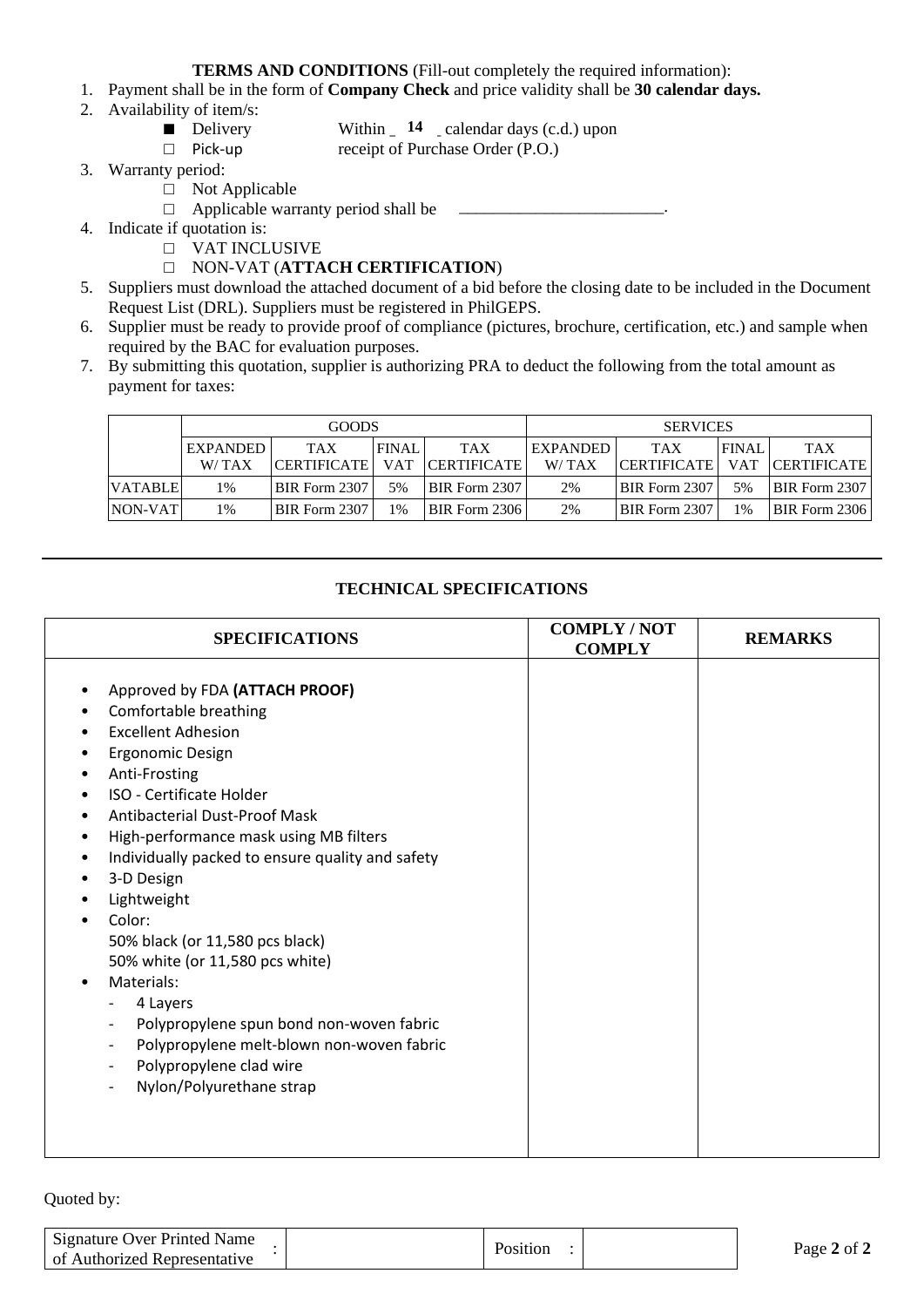

Central Portal for<br>Philippine Government<br>Procurement Oppurtunities

Help

# **Bid Notice Abstract**

# **Request for Quotation (RFQ)**

| <b>Reference Number</b>                                                                                                            | 8594307                                                                                               |                                                                                                                  |                     |  |  |
|------------------------------------------------------------------------------------------------------------------------------------|-------------------------------------------------------------------------------------------------------|------------------------------------------------------------------------------------------------------------------|---------------------|--|--|
| <b>Procuring Entity</b>                                                                                                            | PHILIPPINE RECLAMATION AUTHORITY                                                                      |                                                                                                                  |                     |  |  |
| Title                                                                                                                              | 23,160 PCS KF94 PROTECTIVE FACE MASK                                                                  |                                                                                                                  |                     |  |  |
| <b>Area of Delivery</b>                                                                                                            | Metro Manila                                                                                          |                                                                                                                  |                     |  |  |
| <b>Solicitation Number:</b>                                                                                                        | 22-04-0289                                                                                            | Status                                                                                                           | <b>Active</b>       |  |  |
| <b>Trade Agreement:</b>                                                                                                            | Implementing Rules and<br>Regulations                                                                 |                                                                                                                  |                     |  |  |
| <b>Procurement Mode:</b>                                                                                                           | Shopping                                                                                              | <b>Associated Components</b>                                                                                     |                     |  |  |
| <b>Classification:</b>                                                                                                             | Goods                                                                                                 |                                                                                                                  |                     |  |  |
| Category:                                                                                                                          | General Merchandise                                                                                   | <b>Bid Supplements</b>                                                                                           | 0                   |  |  |
| <b>Approved Budget for the</b><br>Contract:                                                                                        | PHP 185,280.00                                                                                        |                                                                                                                  |                     |  |  |
| <b>Delivery Period:</b>                                                                                                            | $14$ Day/s                                                                                            | <b>Document Request List</b>                                                                                     | 6                   |  |  |
| <b>Client Agency:</b>                                                                                                              |                                                                                                       |                                                                                                                  |                     |  |  |
| <b>Contact Person:</b>                                                                                                             | Angela Rodrigo<br><b>BAC Secretariat Member</b>                                                       | <b>Date Published</b>                                                                                            | 11/04/2022          |  |  |
|                                                                                                                                    | 7th Flr., Legaspi Tower 200,<br>107 Paseo de Roxas,<br>Legaspi Village<br>Makati City<br>Metro Manila | Last Updated / Time                                                                                              | 11/04/2022 00:00 AM |  |  |
|                                                                                                                                    | Philippines 1226<br>63-2-84595000 Ext.7203                                                            | <b>Closing Date / Time</b>                                                                                       | 18/04/2022 17:00 PM |  |  |
|                                                                                                                                    | bac@pea.gov.ph                                                                                        |                                                                                                                  |                     |  |  |
| <b>Description</b>                                                                                                                 | -= SEE ATTACHED QUOTATION FORM FOR THE PARTICULARS =-                                                 |                                                                                                                  |                     |  |  |
| 1. Accomplished Quotation and Specifications Form<br>2. PhilGEPS Registration Number<br>3. Valid Business/ Mayor's Permit for 2022 | REOUIRED SUPPORTING DOCUMENTS (attachment to your quotation):                                         |                                                                                                                  |                     |  |  |
|                                                                                                                                    | Please use PDF (preferred) or IMAGE file extension for email submission.                              |                                                                                                                  |                     |  |  |
| Good day!                                                                                                                          |                                                                                                       |                                                                                                                  |                     |  |  |
| $(PRA)$ .                                                                                                                          |                                                                                                       | May we invite you to submit a quotation for the above-mentioned requirements of Philippine Reclamation Authority |                     |  |  |
| send it in hardcopy to PRA Temporary Office Located at:                                                                            |                                                                                                       | Please fill up the attached quotation form and submit the same with the required supporting documents. You can   |                     |  |  |
| Bldg. 3 PNOC Compound                                                                                                              |                                                                                                       |                                                                                                                  |                     |  |  |